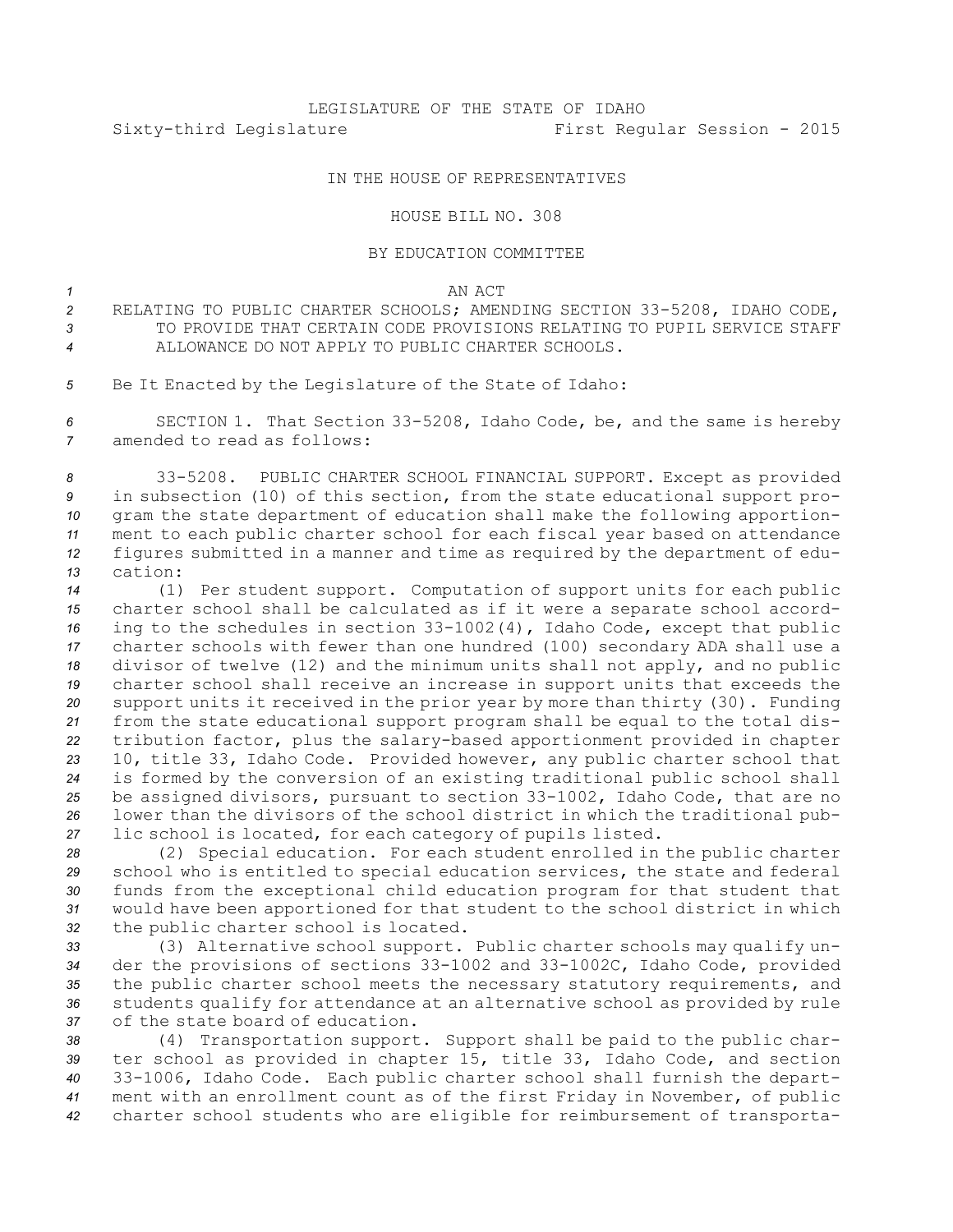tion costs under the provisions of this subsection and who reside more than one and one-half (1 1/2) miles from the school. The state department of edu- cation is authorized to include in the annual appropriation to the charter school sixty percent (60%) of the estimated transportation cost. The final appropriation payment in July shall reflect reimbursements of actual costs pursuant to section 33-1006, Idaho Code. To be eligible for state reimburse- ment under the provisions of section 33-1006, Idaho Code, the student to be transported must reside within the public charter school's primary atten-dance area, and must meet at least one (1) of the following two (2) criteria:

*<sup>10</sup>* (a) The student resides within the school district in which the public *<sup>11</sup>* charter school is physically located; or

*<sup>12</sup>* (b) The student resides within fifteen (15) miles of the public charter *<sup>13</sup>* school, by road.

*<sup>14</sup>* The limitations placed by this subsection on the reimbursement of *<sup>15</sup>* transportation costs for certain students shall not apply to public virtual *16* schools.

 (5) Facilities funds. The state department of education shall distrib- ute facilities funds to public charter schools for each enrolled student in which <sup>a</sup> majority of the student's instruction is received at <sup>a</sup> facility that is owned or leased by the public charter school. Such funds shall be used to defray the purchase, fee, loan or lease costs associated with payments for real property used by the students or employees of the public charter school for educational or administrative purposes. Such funds shall be distributed from the moneys appropriated to the educational support program, and shall be calculated as <sup>a</sup> percentage of the statewide average amount of bond and plant facility funds levied per student by Idaho school districts, as fol-*27* lows:

| 28 | Fiscal Year 2014 | Twenty Percent (20%) |
|----|------------------|----------------------|
| 29 | Fiscal Year 2015 | Thirty Percent (30%) |

 For fiscal year 2016 and each fiscal year thereafter, this percentage shall increase by ten percent (10%) each time the total appropriation of state funds for the educational support program increases by three percent (3%) or more over the prior fiscal year, and shall decrease by ten percent (10%) each time the total appropriation of state funds for the educational support program decreases as compared to the prior fiscal year. Provided however, that the percentage shall be no less than twenty percent (20%) and no greater than fifty percent (50%), and that the average amount of funding received per public charter school shall not exceed the average amount of funding received by each school district pursuant to the provisions of sec-tion 33-906, Idaho Code.

 For those public charter schools that do not receive facilities funds for all enrolled students, the school may submit to the state department of education <sup>a</sup> reimbursement claim for any costs for which facilities funds may be used. The state department of education shall reduce such claim by the greater of fifty percent (50%) or the percentage of the school's enrolled students for which the school receives facilities funds, and shall pay the balance. Provided however, that the total reimbursements paid to <sup>a</sup> public charter school, in combination with any facilities stipend received by the school, shall not exceed the amount of facilities funds that would have been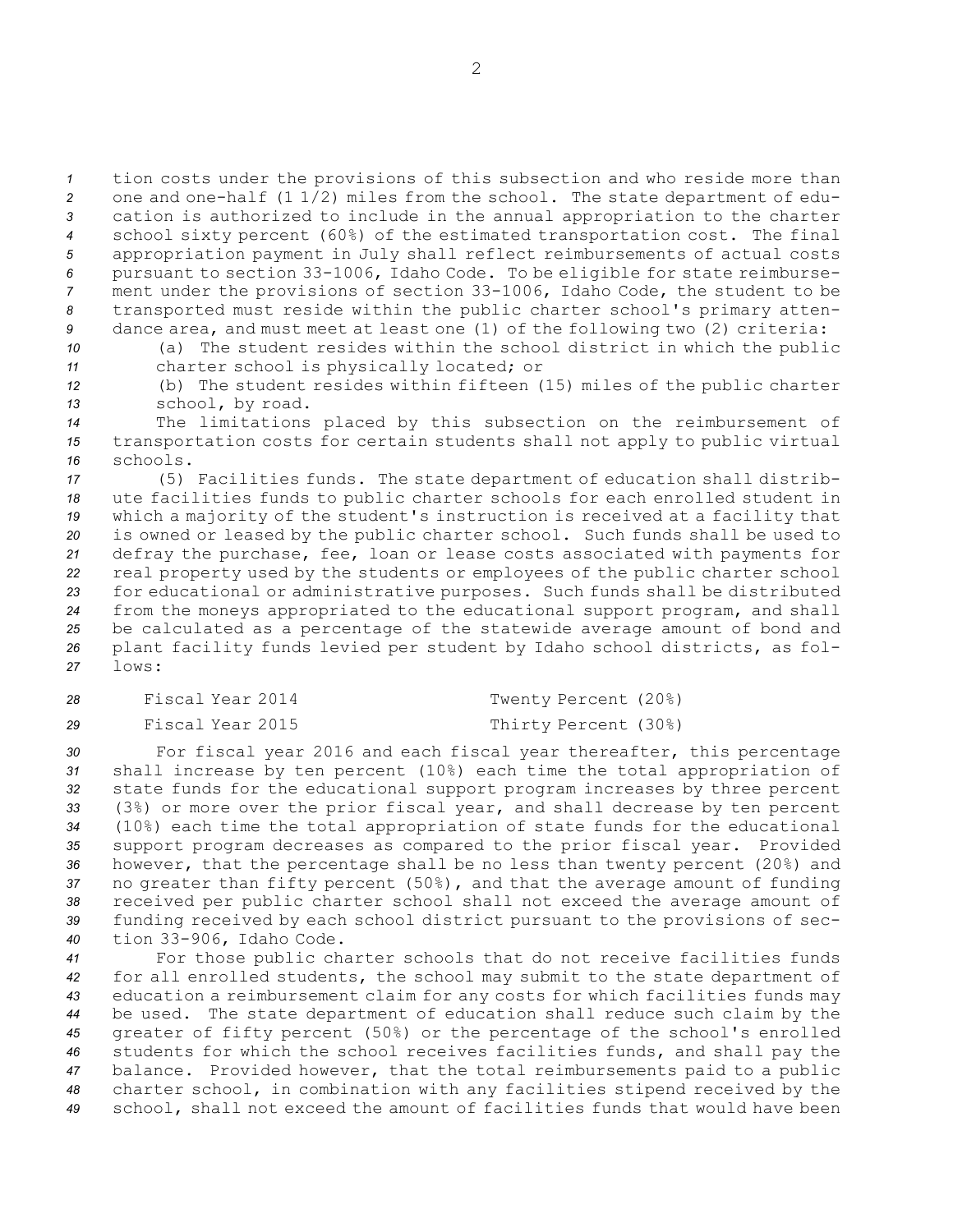*<sup>1</sup>* received by the school had the school received facilities funds for all en-*<sup>2</sup>* rolled students. For the purposes of this subsection, the term "real prop-*<sup>3</sup>* erty" shall be used as defined in section 63-201, Idaho Code.

 (6) Payment schedule. The state department of education is authorized to make an advance payment of twenty-five percent (25%) of <sup>a</sup> public charter school's estimated annual apportionment for its first year of operation, and each year thereafter, provided the public charter school is serving more grades or at least ten percent (10%) more classes than the previous year, to assist the school with initial start-up costs or payroll obligations. For <sup>a</sup> public charter school entering its second or greater year of operations, the state department of education may require documentation establishing the need for such an advance payment, including comparative class schedules and proof of <sup>a</sup> commensurate increase in the number of employees.

*<sup>14</sup>* (a) For <sup>a</sup> public charter school to receive the advance payment, the *<sup>15</sup>* school shall submit its anticipated fall membership for each grade *<sup>16</sup>* level to the state department of education by June 1.

 (b) Using the figures provided by the public charter school, the state department of education shall determine an estimated annual apportion- ment from which the amount of the advance payment shall be calculated. Advance payment shall be made to the school on or after July 1 but no later than July 31.

 (c) All subsequent payments, taking into account the one-time advance payment made for the first year of operation, shall be made to the public charter school in the same manner as other traditional public schools in accordance with the provisions of section 33-1009, Idaho Code.

 <sup>A</sup> public charter school shall comply with all applicable fiscal requirements of law, except that the following provisions shall not be applicable to pub- lic charter schools: that portion of section 33-1004, Idaho Code, relating to reduction of the administrative and instructional staff allowance and the pupil service staff allowance when there is <sup>a</sup> discrepancy between the number allowed and the number actually employed; and section 33-1004E, Idaho Code, for calculation of district staff indices.

*<sup>33</sup>* (7) Nothing in this chapter shall be construed to prohibit any private *<sup>34</sup>* person or organization from providing funding or other financial assistance *<sup>35</sup>* to the establishment or operation of <sup>a</sup> public charter school.

 (8) Each public charter school shall pay an authorizer fee to its autho- rized chartering entity, to defray the actual documented cost of monitoring, evaluation and oversight, which, in the case of public charter schools authorized by the public charter school commission, shall include each school's proportional fee share of all moneys appropriated to the public charter school commission, plus fifteen percent (15%). Provided however, that each public charter school's board of directors may direct up to ten percent (10%) of the calculated fee to pay membership fees to an organization or association that provides technical assistance, training and advocacy for Idaho public charter schools. Unless the authorized chartering entity declines payment, such fee shall be paid by February 15 of each fiscal year and shall not exceed the greater of:

*<sup>48</sup>* (a) All state funds distributed to public schools on <sup>a</sup> support unit ba-*<sup>49</sup>* sis for the prior fiscal year, divided by the statewide number of public